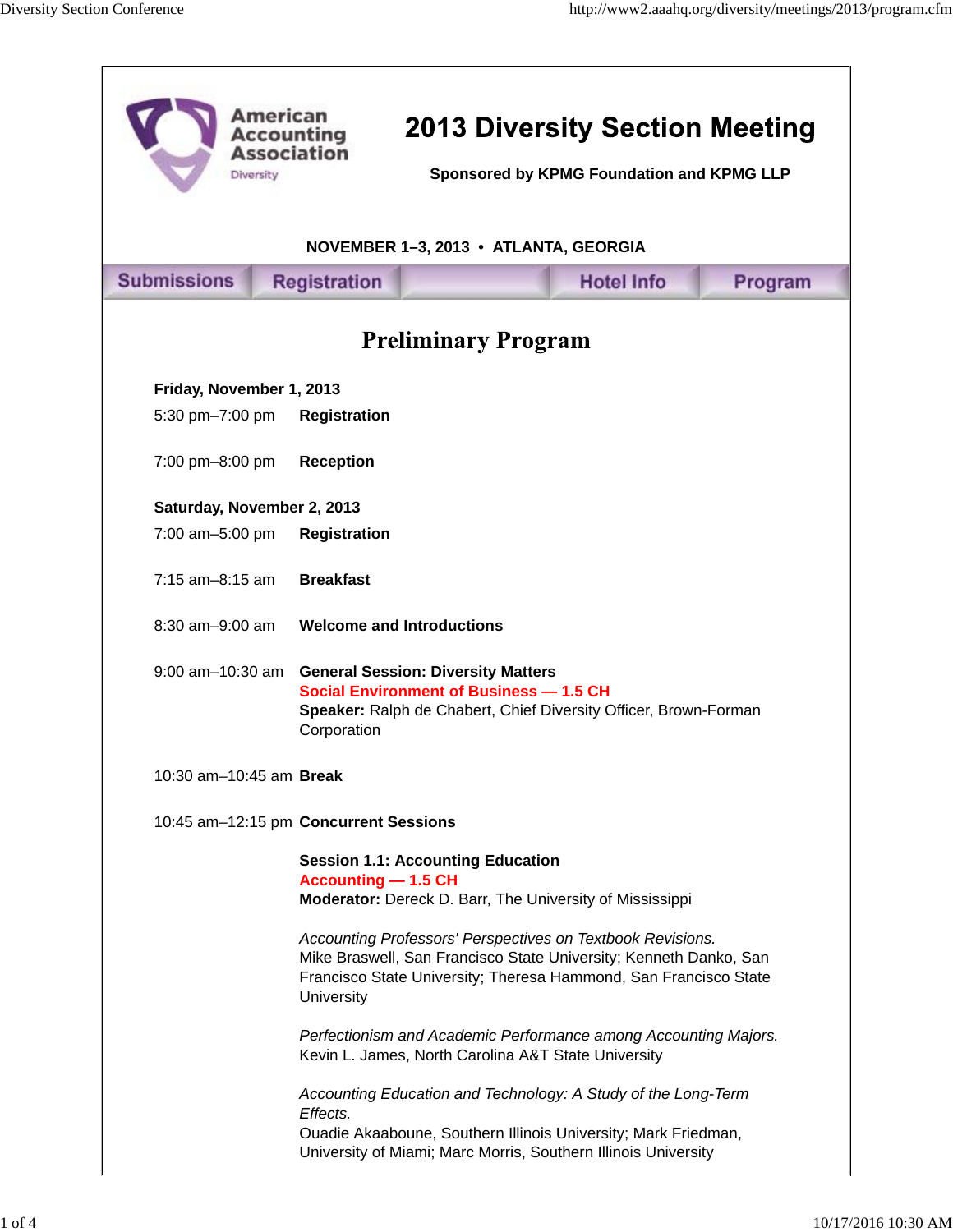|                  | Tenure Track Opt-Outs: Leakages from the Academic Pipeline.<br>Margaret Lightbody, University of South Australia; Elizabeth D. Almer,<br>Portland State University; Allison Jones-Farmer, Auburn University;<br>Louise Single, St. Edward's University; Amelia A. Baldwin, University of<br>Arkansas at Fort Smith |
|------------------|--------------------------------------------------------------------------------------------------------------------------------------------------------------------------------------------------------------------------------------------------------------------------------------------------------------------|
|                  | <b>Session 1.2: Financial Reporting and Governance</b><br><b>Accounting - 1.5 CH</b><br>Moderator: Pamela C. Smith, The University of Texas at San Antonio                                                                                                                                                         |
|                  | Women in Corporate Governance and Firm Financial Performance: An<br><b>Exploratory Study.</b><br>Rogelio J. Cardona, University of Puerto Rico-Rio Piedras; Karen C.<br>Castro-González, University of Puerto Rico-Rio Piedras; Carmen B.<br>Ríos-Figueroa, University of Puerto Rico-Rio Piedras                  |
|                  | A Classification of Municipal Governance.<br>Dara Marie Marshall, Miami University                                                                                                                                                                                                                                 |
|                  | CEO Turnover, Earnings Management, and Family Control.<br>John M. Barrios, University of Miami; Daniele Macciocchi, LUISS Guido<br>Carli University                                                                                                                                                                |
| 12:30 pm-2:00 pm | Lunch<br><b>Personal Development - 1.0 CH</b><br>Speaker: Bea Sanders, National Director of Faculty Relations, KPMG<br><b>LLP</b>                                                                                                                                                                                  |
| 2:00 pm-3:15 pm  | Panel Discussion: Diversifying Your Research Agenda                                                                                                                                                                                                                                                                |
|                  | <b>Personal Development - 1.5 CH</b><br>Moderator: Mark C. Dawkins, The University of Georgia                                                                                                                                                                                                                      |
|                  | <b>Panelists:</b>                                                                                                                                                                                                                                                                                                  |
|                  | Michael B. Clement, The University of Texas at Austin<br>Jennifer R. Joe, University of Delaware<br>Thomas J. Lopez, The University of Alabama<br>Sandra C. Vera-Muñoz, University of Notre Dame                                                                                                                   |
| 3:15 pm-3:30 pm  | <b>Break</b>                                                                                                                                                                                                                                                                                                       |
| 3:30 pm-5:15 pm  | <b>Concurrent Sessions</b>                                                                                                                                                                                                                                                                                         |
|                  | Session 2.1: Diversity in the Accounting Profession<br><b>Accounting - 1.5 CH</b><br>Moderator: Michael S. Wilson, Metropolitan State University                                                                                                                                                                   |
|                  | Accounting Pipeline Issue: Attracting High School and Community<br>College Students.<br>Allyson Clarke, Howard University; Frank Ross, Howard University;<br>Jean Wells, Howard University                                                                                                                         |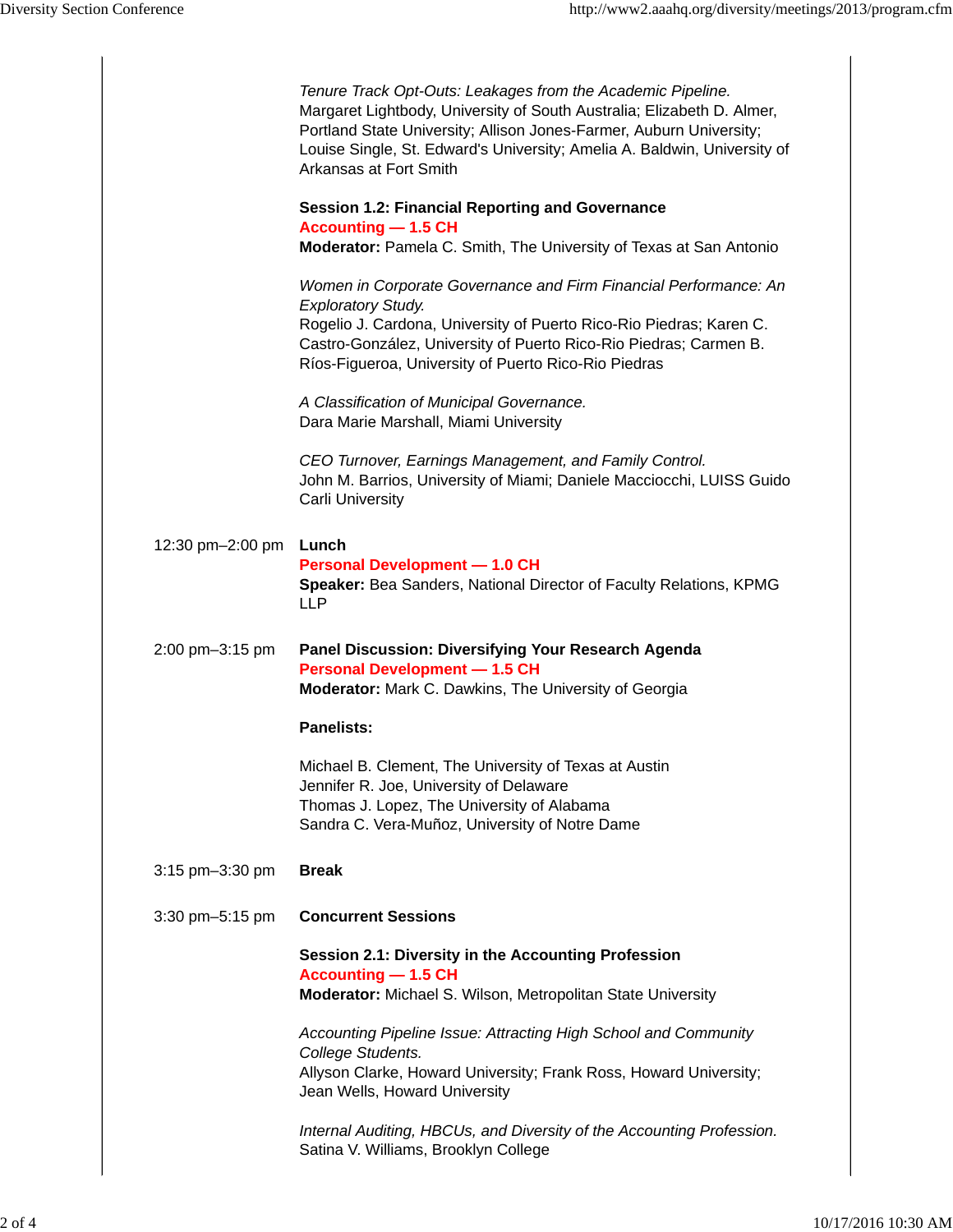|                               | An Oral History of Matthew R. Henry, the First African American CPA in<br>Arkansas.                                                                                                                                                                                                             |
|-------------------------------|-------------------------------------------------------------------------------------------------------------------------------------------------------------------------------------------------------------------------------------------------------------------------------------------------|
|                               | David T. Dearman, University of Arkansas at Little Rock                                                                                                                                                                                                                                         |
|                               | Self-Efficacy as a Determinant of Help-Seeking Behavior in Accounting<br>Education.                                                                                                                                                                                                             |
|                               | Evelyn A. McDowell, Rider University                                                                                                                                                                                                                                                            |
|                               | <b>Session 2.2: Financial Reporting and Earnings</b><br><b>Accounting - 1.5 CH</b>                                                                                                                                                                                                              |
|                               | Moderator: Stephani A. Mason, DePaul University                                                                                                                                                                                                                                                 |
|                               | The Influence of Earnings Quality on Financial Analysts' Herding<br>Behavior.<br>Dorothy Alexander-Smith, Fairleigh Dickinson University                                                                                                                                                        |
|                               |                                                                                                                                                                                                                                                                                                 |
|                               | The Existence of Earnings Management in the Hospice Industry.<br>Kelly Noe, Austin State University; Dana A. Forgione, The University of<br>Texas at San Antonio; Pamela C. Smith, The University of Texas at San<br>Antonio                                                                    |
|                               | The Role of Discretion in Recurring versus Nonrecurring Items and<br>Their Association with Future Cash Flows and Earnings.<br>Matthew M. Wieland, Indiana University-Purdue University; Mark C.<br>Dawkins, The University of Georgia; Michael T. Dugan, University of<br>Southern Mississippi |
| 5:15 pm-6:00 pm               | <b>Executive Board Meeting</b>                                                                                                                                                                                                                                                                  |
| 6:30 pm-8:00 pm               | <b>Reception</b>                                                                                                                                                                                                                                                                                |
| Sunday, November 3, 2013      |                                                                                                                                                                                                                                                                                                 |
| 7:00 am-12:00 pm Registration |                                                                                                                                                                                                                                                                                                 |
| 8:00 am-8:50 am               | <b>Breakfast</b>                                                                                                                                                                                                                                                                                |
| $9:00$ am $-10:00$ am         | <b>General Session</b><br><b>Social Environment of Business - 1.0 CH</b><br>Speaker: Karen V. Pincus, University of Arkansas, 2012-2013<br>President of the American Accounting Association                                                                                                     |
| 10:00 am-10:15 am Break       |                                                                                                                                                                                                                                                                                                 |
|                               | 10:15 am-11:45 am Concurrent Sessions                                                                                                                                                                                                                                                           |
|                               | <b>Session 3: Auditing</b><br>Auditing - 1.5 CH<br>Moderator: Dara M. Marshall, Miami University                                                                                                                                                                                                |
|                               | Firm Type, Scope of Services, and Financial Reporting Reliability.<br>Reginald Wilson, Southern University                                                                                                                                                                                      |
|                               | Determinants of Whether Public Accounting Firms Correct Quality                                                                                                                                                                                                                                 |